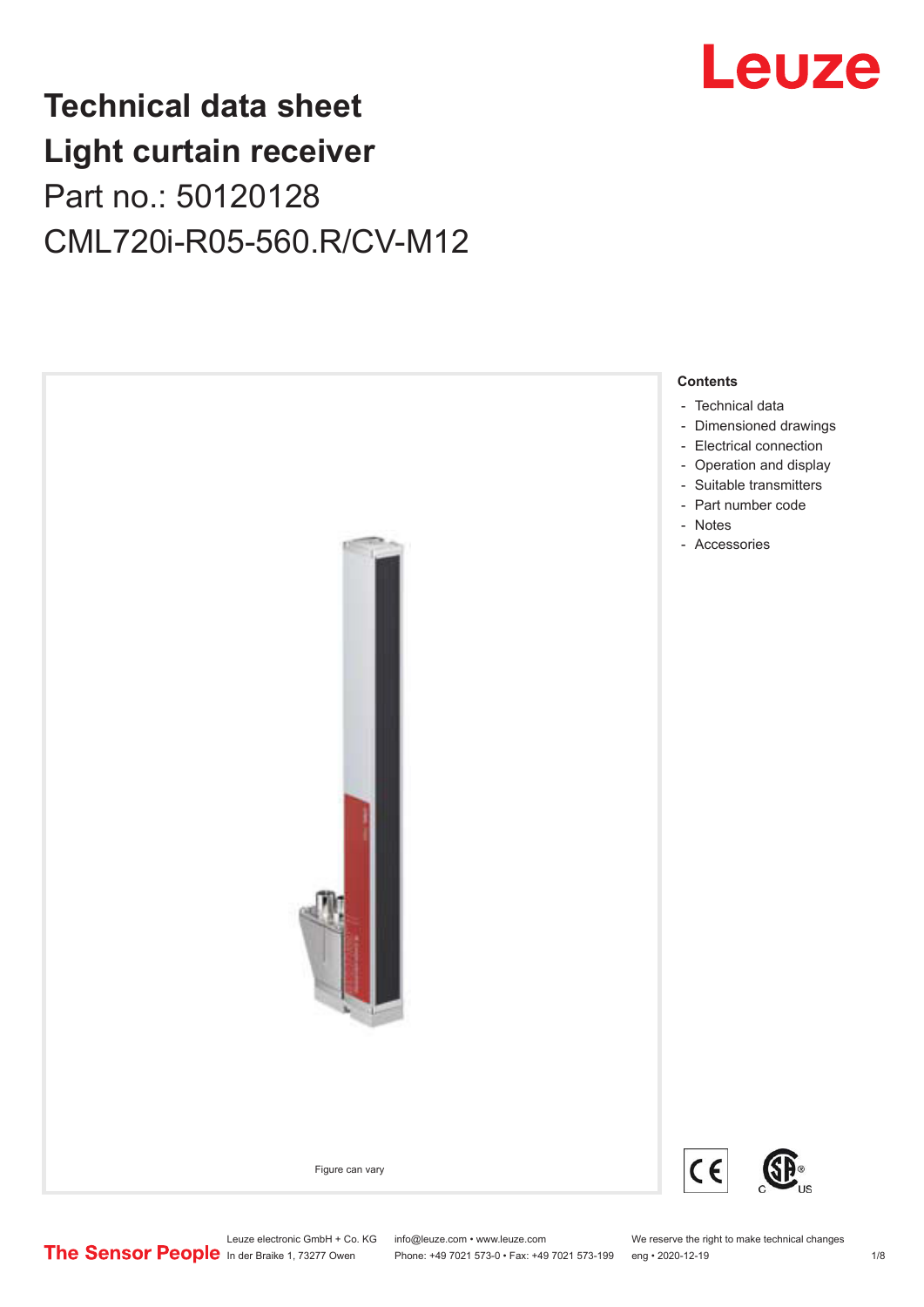### <span id="page-1-0"></span>**Technical data**

#### **Basic data**

| <b>Series</b>                                  | 720                                                                                                        |
|------------------------------------------------|------------------------------------------------------------------------------------------------------------|
| <b>Operating principle</b>                     | Throughbeam principle                                                                                      |
| Device type                                    | Receiver                                                                                                   |
| <b>Contains</b>                                | Accessories for the use of the BT-2R1                                                                      |
| <b>Application</b>                             | Object measurement                                                                                         |
| <b>Special version</b>                         |                                                                                                            |
| <b>Special version</b>                         | Crossed-beam scanning                                                                                      |
|                                                | Diagonal-beam scanning                                                                                     |
|                                                | Parallel-beam scanning                                                                                     |
|                                                |                                                                                                            |
| <b>Optical data</b>                            |                                                                                                            |
| <b>Operating range</b>                         | Guaranteed operating range                                                                                 |
| <b>Operating range</b>                         | $0.13.5$ m                                                                                                 |
| <b>Operating range limit</b>                   | Typical operating range                                                                                    |
| <b>Operating range limit</b>                   | 0.14.5m                                                                                                    |
| <b>Measurement field length</b>                | 560 mm                                                                                                     |
| <b>Number of beams</b>                         | 112 Piece(s)                                                                                               |
| Beam spacing                                   | 5 <sub>mm</sub>                                                                                            |
|                                                |                                                                                                            |
| <b>Measurement data</b>                        |                                                                                                            |
| Minimum object diameter                        | $10 \text{ mm}$                                                                                            |
|                                                |                                                                                                            |
| <b>Electrical data</b>                         |                                                                                                            |
| <b>Protective circuit</b>                      | Polarity reversal protection                                                                               |
|                                                | Short circuit protected                                                                                    |
|                                                | Transient protection                                                                                       |
|                                                |                                                                                                            |
| Performance data                               |                                                                                                            |
| Supply voltage U <sub>B</sub>                  | 18  30 V, DC                                                                                               |
| <b>Residual ripple</b>                         | 0  15 %, From $U_B$                                                                                        |
| <b>Open-circuit current</b>                    | 0 165 mA, The specified values refer<br>to the entire package consisting of trans-<br>mitter and receiver. |
|                                                |                                                                                                            |
| Outputs                                        |                                                                                                            |
| <b>Number of analog outputs</b>                | 2 Piece(s)                                                                                                 |
| Analog outputs                                 |                                                                                                            |
| Current                                        | 024mA                                                                                                      |
| Voltage                                        | 011V                                                                                                       |
|                                                |                                                                                                            |
| Analog output 1                                |                                                                                                            |
| <b>Type</b>                                    | Voltage                                                                                                    |
|                                                |                                                                                                            |
| <b>Analog output 2</b>                         |                                                                                                            |
| Type                                           | Current                                                                                                    |
|                                                |                                                                                                            |
| Inputs/outputs selectable                      |                                                                                                            |
| Output current, max.                           | 100 mA                                                                                                     |
| Input resistance                               | $6,000 \Omega$                                                                                             |
| Number of inputs/outputs selectable 2 Piece(s) |                                                                                                            |
| Type                                           | Inputs/outputs selectable                                                                                  |
| Voltage type, outputs                          | DC                                                                                                         |
| Switching voltage, outputs                     | Typ. $U_B / 0 V$                                                                                           |
| Voltage type, inputs                           | DC                                                                                                         |
| Switching voltage, inputs                      | high: ≥6V                                                                                                  |
|                                                | $low: 4V$                                                                                                  |
|                                                |                                                                                                            |

| Input/output 1<br><b>Activation/disable delay</b> | 1 <sub>ms</sub>              |  |  |  |
|---------------------------------------------------|------------------------------|--|--|--|
| <b>Timing</b>                                     |                              |  |  |  |
|                                                   |                              |  |  |  |
| <b>Readiness delay</b>                            | 450 ms<br>3.76 ms            |  |  |  |
| <b>Cycle time</b><br>Response time per beam       | $30 \mu s$                   |  |  |  |
|                                                   |                              |  |  |  |
| <b>Service interface</b>                          |                              |  |  |  |
| Type                                              | IO-Link                      |  |  |  |
| IO-Link                                           |                              |  |  |  |
| <b>Function</b>                                   | Configuration via software   |  |  |  |
|                                                   | Service                      |  |  |  |
|                                                   |                              |  |  |  |
| <b>Connection</b>                                 |                              |  |  |  |
| <b>Number of connections</b>                      | 2 Piece(s)                   |  |  |  |
| <b>Plug outlet</b>                                | Rear side                    |  |  |  |
| <b>Connection 1</b>                               |                              |  |  |  |
| <b>Function</b>                                   | Configuration interface      |  |  |  |
|                                                   | Signal IN                    |  |  |  |
|                                                   | Signal OUT                   |  |  |  |
|                                                   | Voltage supply               |  |  |  |
| <b>Type of connection</b>                         | Connector                    |  |  |  |
| <b>Thread size</b>                                | M <sub>12</sub>              |  |  |  |
| <b>Type</b>                                       | Male                         |  |  |  |
| <b>Material</b>                                   | Metal                        |  |  |  |
| No. of pins                                       | 8-pin                        |  |  |  |
| Encoding                                          | A-coded                      |  |  |  |
|                                                   |                              |  |  |  |
| <b>Connection 2</b>                               |                              |  |  |  |
| <b>Function</b>                                   | Connection to transmitter    |  |  |  |
| <b>Type of connection</b>                         | Connector<br>M <sub>12</sub> |  |  |  |
| <b>Thread size</b><br><b>Type</b>                 | Female                       |  |  |  |
| <b>Material</b>                                   | Metal                        |  |  |  |
| No. of pins                                       | 5-pin                        |  |  |  |
| Encoding                                          | A-coded                      |  |  |  |
|                                                   |                              |  |  |  |
| <b>Mechanical data</b>                            |                              |  |  |  |
| Design                                            | Cubic                        |  |  |  |
| Dimension (W x H x L)                             | 29 mm x 35.4 mm x 583 mm     |  |  |  |
| <b>Housing material</b>                           | Metal                        |  |  |  |
| <b>Metal housing</b>                              | Aluminum                     |  |  |  |
| Lens cover material                               | <b>Plastic</b>               |  |  |  |
| Net weight                                        | 850 <sub>g</sub>             |  |  |  |
| <b>Housing color</b>                              | Silver                       |  |  |  |
| Type of fastening                                 | Groove mounting              |  |  |  |
|                                                   | Via optional mounting device |  |  |  |
| <b>Operation and display</b>                      |                              |  |  |  |
| Type of display                                   | LED                          |  |  |  |
|                                                   | OLED display                 |  |  |  |
| <b>Number of LEDs</b>                             | 2 Piece(s)                   |  |  |  |
| Type of configuration                             | Software                     |  |  |  |
|                                                   | Teach-in                     |  |  |  |
| <b>Operational controls</b>                       | Membrane keyboard            |  |  |  |

Leuze

Leuze electronic GmbH + Co. KG info@leuze.com • www.leuze.com We reserve the right to make technical changes ln der Braike 1, 73277 Owen Phone: +49 7021 573-0 • Fax: +49 7021 573-199 eng • 2020-12-19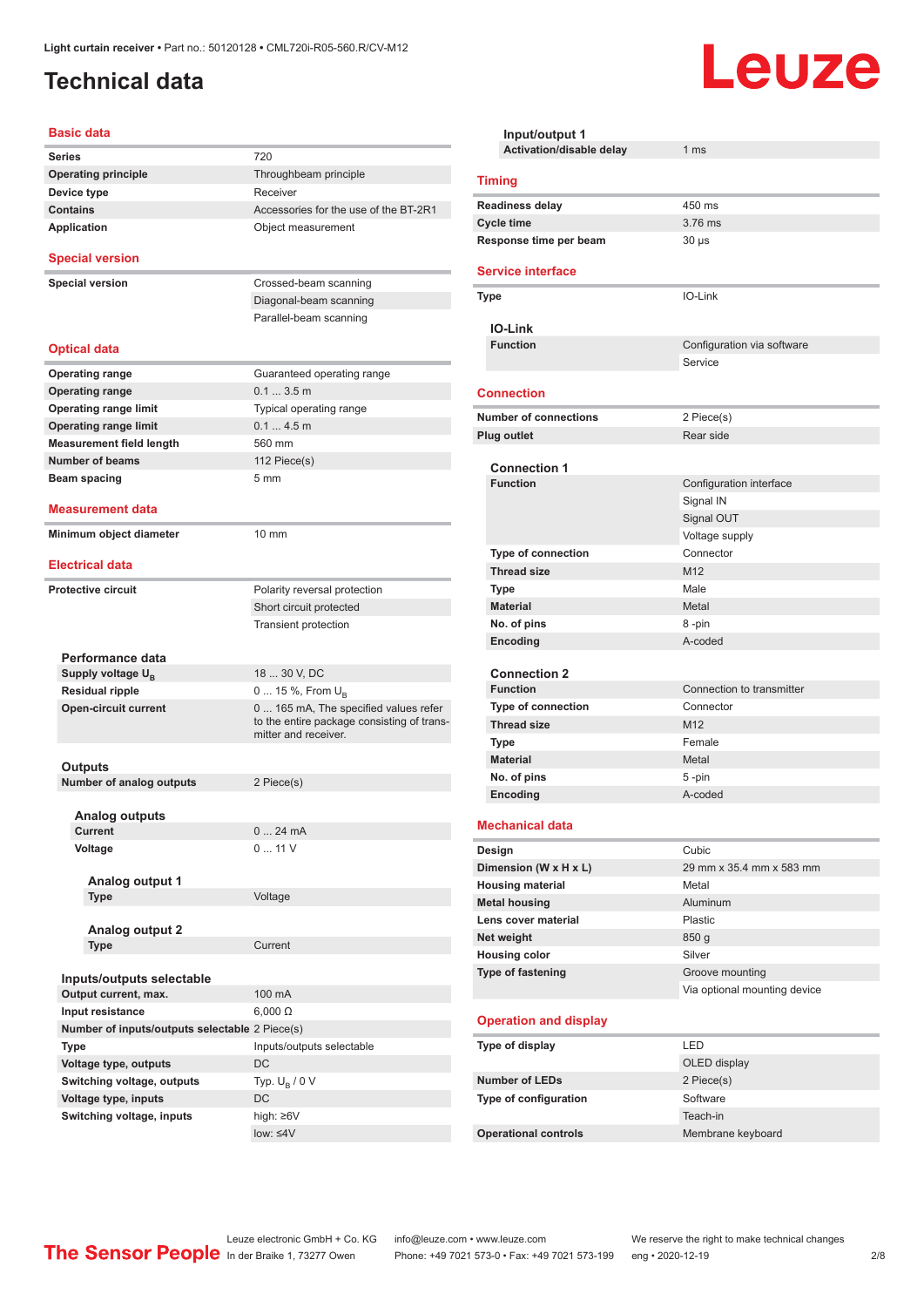# **Technical data**

# Leuze

#### **Environmental data**

| Ambient temperature, operation | $-3060 °C$  |  |
|--------------------------------|-------------|--|
| Ambient temperature, storage   | $-40$ 70 °C |  |
| <b>Certifications</b>          |             |  |
|                                |             |  |
| Degree of protection           | IP 65       |  |
| <b>Protection class</b>        | Ш           |  |
| <b>Certifications</b>          | c CSA US    |  |

#### **Classification**

| <b>Customs tariff number</b> | 90314990 |
|------------------------------|----------|
| eCl@ss 5.1.4                 | 27270910 |
| eCl@ss 8.0                   | 27270910 |
| eCl@ss 9.0                   | 27270910 |
| eCl@ss 10.0                  | 27270910 |
| eCl@ss 11.0                  | 27270910 |
| <b>ETIM 5.0</b>              | EC002549 |
| <b>ETIM 6.0</b>              | EC002549 |
| <b>ETIM 7.0</b>              | EC002549 |
|                              |          |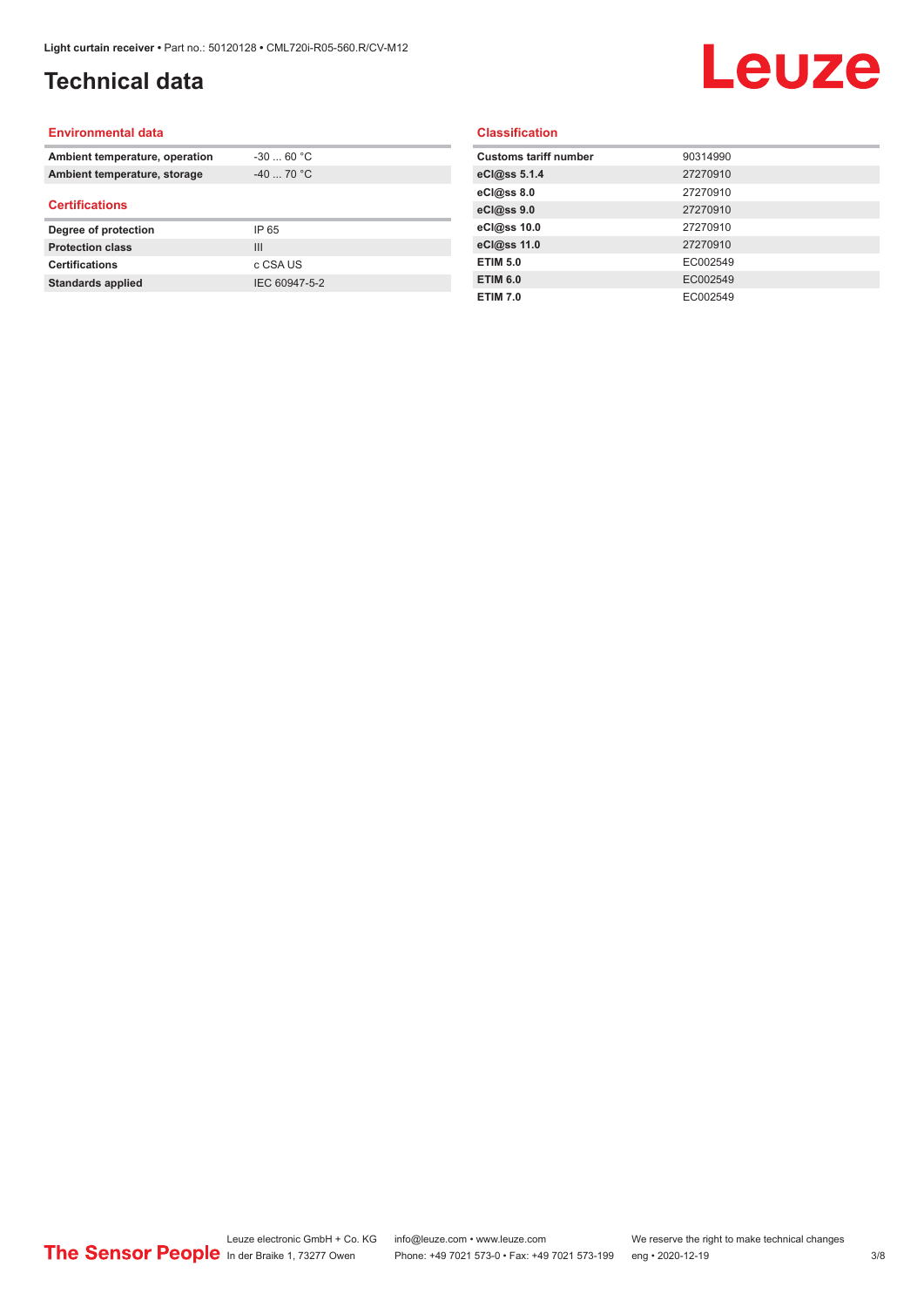### <span id="page-3-0"></span>**Dimensioned drawings**

All dimensions in millimeters



B Measurement field length 560 mm

F M6 thread G Fastening groove

- T Transmitter
- R Receiver
- Y 2.5 mm
- 

# **Leuze**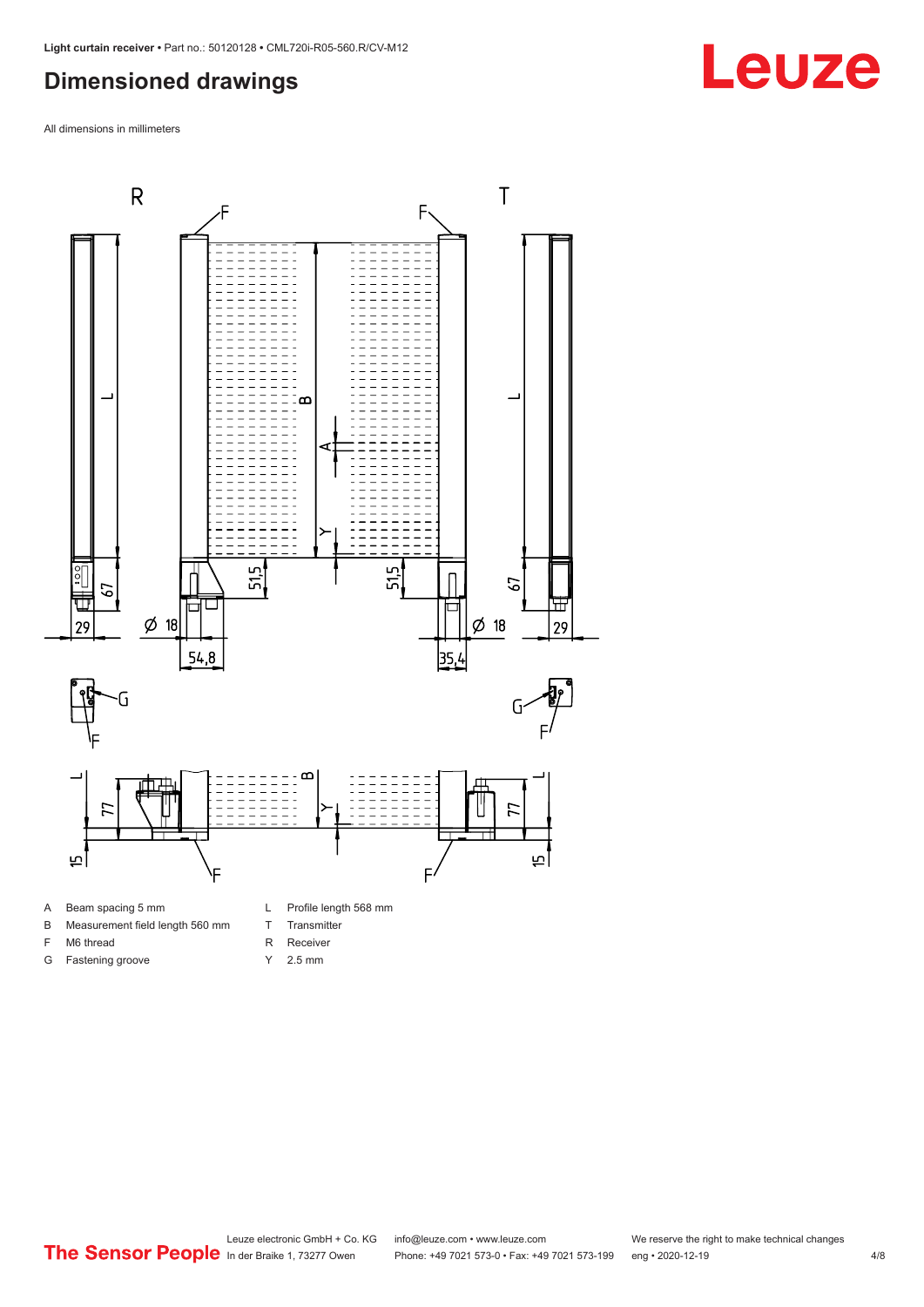### <span id="page-4-0"></span>**Dimensioned drawings**





A PWR / SW IN / OUT

# **Electrical connection**

**Connection 1**

| <b>Function</b>    | Configuration interface<br>Signal IN |
|--------------------|--------------------------------------|
|                    | Signal OUT                           |
|                    | Voltage supply                       |
| Type of connection | Connector                            |
| <b>Thread size</b> | M12                                  |
| <b>Type</b>        | Male                                 |
| <b>Material</b>    | Metal                                |
| No. of pins        | 8-pin                                |
| Encoding           | A-coded                              |

#### **Pin Pin assignment**

| 1              | $V +$            |
|----------------|------------------|
| $\overline{2}$ | I/O <sub>1</sub> |
| 3              | GND              |
| $\overline{4}$ | IO-Link          |
| 5              | I/O <sub>2</sub> |
| 6              | OUT V            |
| 7              | OUT mA           |
| 8              | <b>AGND</b>      |
|                |                  |



#### **Connection 2**

| <b>Function</b>    | Connection to transmitter |
|--------------------|---------------------------|
| Type of connection | Connector                 |
| <b>Thread size</b> | M12                       |
| <b>Type</b>        | Female                    |
| <b>Material</b>    | Metal                     |
| No. of pins        | $5$ -pin                  |
| Encoding           | A-coded                   |

#### **Pin Pin assignment**

| л              | <b>FE/SHIELD</b> |
|----------------|------------------|
| $\overline{2}$ | V+               |
| 3              | <b>GND</b>       |
| 4              | RS 485 Tx+       |
| 5              | RS 485 Tx-       |

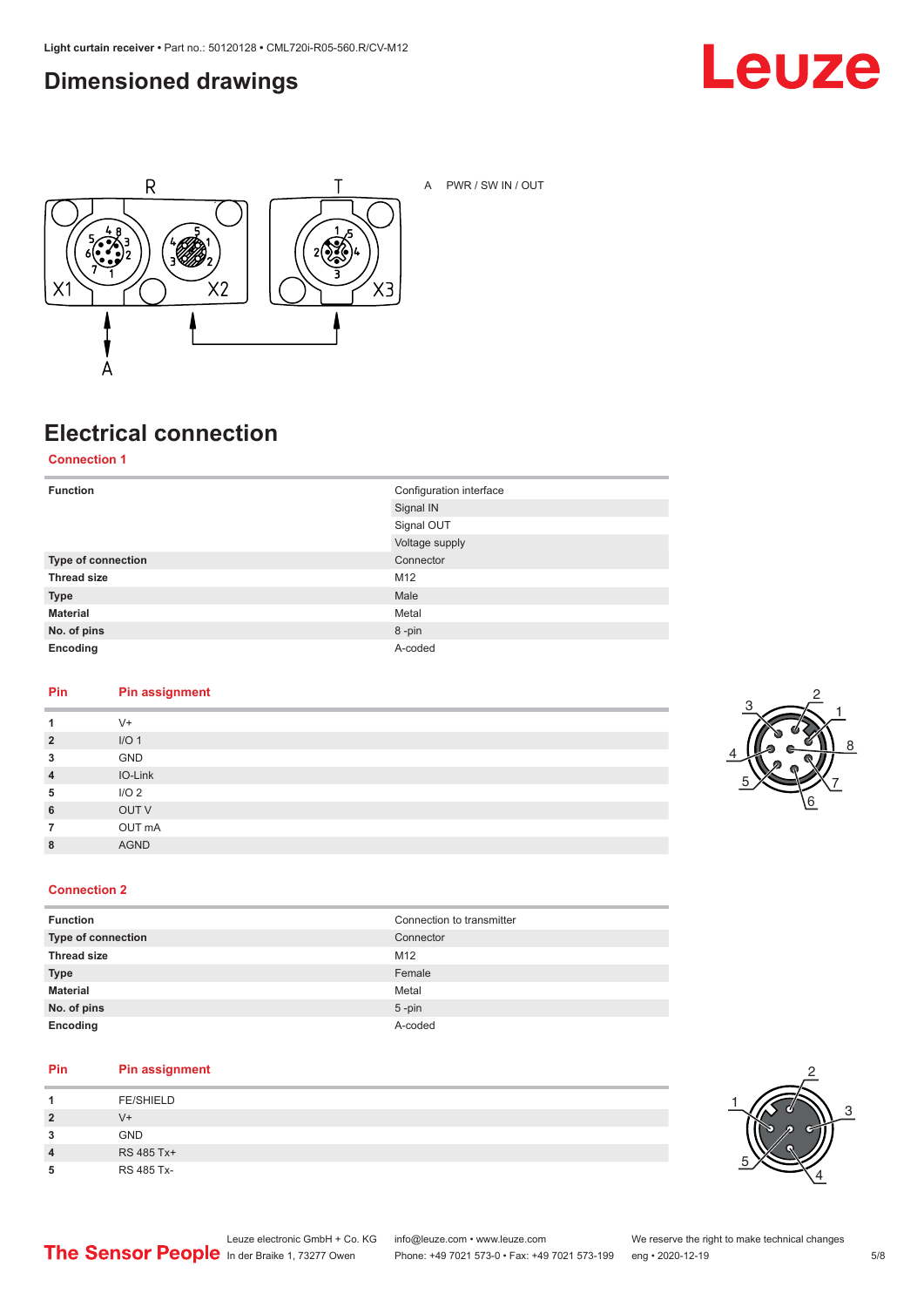### <span id="page-5-0"></span>**Operation and display**

| <b>LED</b>     | <b>Display</b>           | <b>Meaning</b>                         |
|----------------|--------------------------|----------------------------------------|
|                | Green, continuous light  | Operational readiness                  |
|                | Green, flashing          | Teach / error                          |
| $\overline{2}$ | Yellow, continuous light | Light path free, with function reserve |
|                | Yellow, flashing         | No function reserve                    |
|                | Off                      | Object detected                        |

### **Suitable transmitters**

| Part no. | <b>Designation</b>        | <b>Article</b>               | <b>Description</b>                                                          |
|----------|---------------------------|------------------------------|-----------------------------------------------------------------------------|
| 50119455 | CML720i-T05-560.R-<br>M12 | Light curtain<br>transmitter | Operating range: 0.1  3.5 m<br>Connection: Connector, M12, Rear side, 5-pin |

#### **Part number code**

Part designation: **CML7XXi-YZZ-AAAA.BCCCDDD-EEEFFF**

| <b>CML</b>           | <b>Operating principle</b><br>Measuring light curtain                                                                                     |
|----------------------|-------------------------------------------------------------------------------------------------------------------------------------------|
| 7XXi                 | <b>Series</b><br>720i: 720i series<br>730i: 730i series                                                                                   |
| Y                    | Device type<br>T: transmitter<br>R: receiver                                                                                              |
| <b>ZZ</b>            | <b>Beam spacing</b><br>05:5 mm<br>10:10 mm<br>20:20 mm<br>40:40 mm                                                                        |
| <b>AAAA</b>          | Measurement field length [mm], dependent on beam spacing                                                                                  |
| в                    | Equipment<br>A: connector outlet, axial<br>R: rear connector outlet                                                                       |
| CCC                  | Interface<br>L: IO-Link<br>/CN: CANopen<br>/PB: PROFIBUS<br>/PN: PROFINET<br>/CV: Analog current and voltage output<br>/D3: RS 485 Modbus |
| <b>DDD</b>           | <b>Special equipment</b><br>-PS: Power Setting                                                                                            |
| <b>EEE</b>           | <b>Electrical connection</b><br>M12: M12 connector                                                                                        |
| <b>FFF</b>           | -EX: Explosion protection                                                                                                                 |
| <b>Note</b>          |                                                                                                                                           |
|                      |                                                                                                                                           |
| $\ddot{\phantom{a}}$ | $\&$ A list with all available device types can be found on the Leuze website at www.leuze.com.                                           |

**Leuze**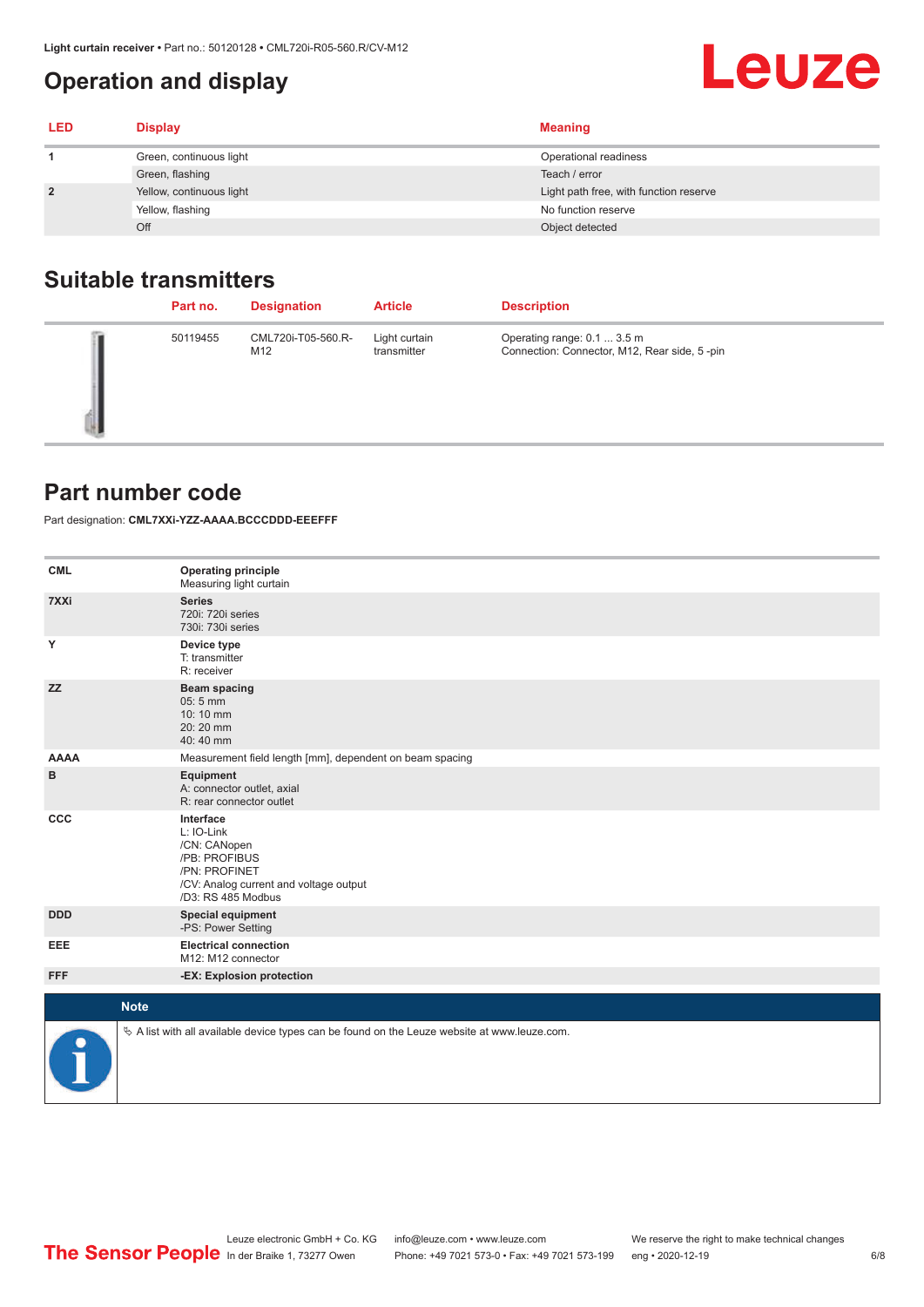#### <span id="page-6-0"></span>**Notes**



#### **Observe intended use!**

 $\%$  This product is not a safety sensor and is not intended as personnel protection.

 $\%$  The product may only be put into operation by competent persons.

 $\%$  Only use the product in accordance with its intended use.

| <b>For UL applications:</b>                                                                                                                                                       |
|-----------------------------------------------------------------------------------------------------------------------------------------------------------------------------------|
| $\%$ For UL applications, use is only permitted in Class 2 circuits in accordance with the NEC (National Electric Code).                                                          |
| V These proximity switches shall be used with UL Listed Cable assemblies rated 30V, 0.5A min, in the field installation, or equivalent (categories: CYJV/<br>CYJV7 or PVVA/PVVA7) |

#### **Accessories**

#### Connection technology - Connection cables

|   | Part no. | <b>Designation</b> | <b>Article</b>   | <b>Description</b>                                                                                                                                          |
|---|----------|--------------------|------------------|-------------------------------------------------------------------------------------------------------------------------------------------------------------|
| § | 50135128 | KD S-M12-8A-P1-050 | Connection cable | Connection 1: Connector, M12, Axial, Female, A-coded, 8-pin<br>Connection 2: Open end<br>Shielded: Yes<br>Cable length: 5,000 mm<br>Sheathing material: PUR |

#### Connection technology - Interconnection cables

|   |               | Part no. | <b>Designation</b>                     | <b>Article</b>        | <b>Description</b>                                                                                                                                                                                                                                    |
|---|---------------|----------|----------------------------------------|-----------------------|-------------------------------------------------------------------------------------------------------------------------------------------------------------------------------------------------------------------------------------------------------|
| ▤ | $\cdots$<br>Þ | 50129781 | <b>KDS DN-M12-5A-</b><br>M12-5A-P3-050 | Interconnection cable | Suitable for interface: IO-Link, DeviceNet, CANopen<br>Connection 1: Connector, M12, Axial, Female, A-coded, 5-pin<br>Connection 2: Connector, M12, Axial, Male, A-coded, 5-pin<br>Shielded: Yes<br>Cable length: 5,000 mm<br>Sheathing material: PUR |

#### Mounting technology - Mounting brackets

|               | Part no. | <b>Designation</b> | <b>Article</b>      | <b>Description</b>                                                                                                                                                                                                        |
|---------------|----------|--------------------|---------------------|---------------------------------------------------------------------------------------------------------------------------------------------------------------------------------------------------------------------------|
| $\frac{1}{2}$ | 50142900 | BT 700M.5-2SET     | Mounting device set | Design of mounting device: Bracket mounting<br>Fastening, at system: Through-hole mounting, T slotted hole<br>Mounting bracket, at device: Screw type, Sliding block<br>Type of mounting device: Rigid<br>Material: Steel |

Leuze